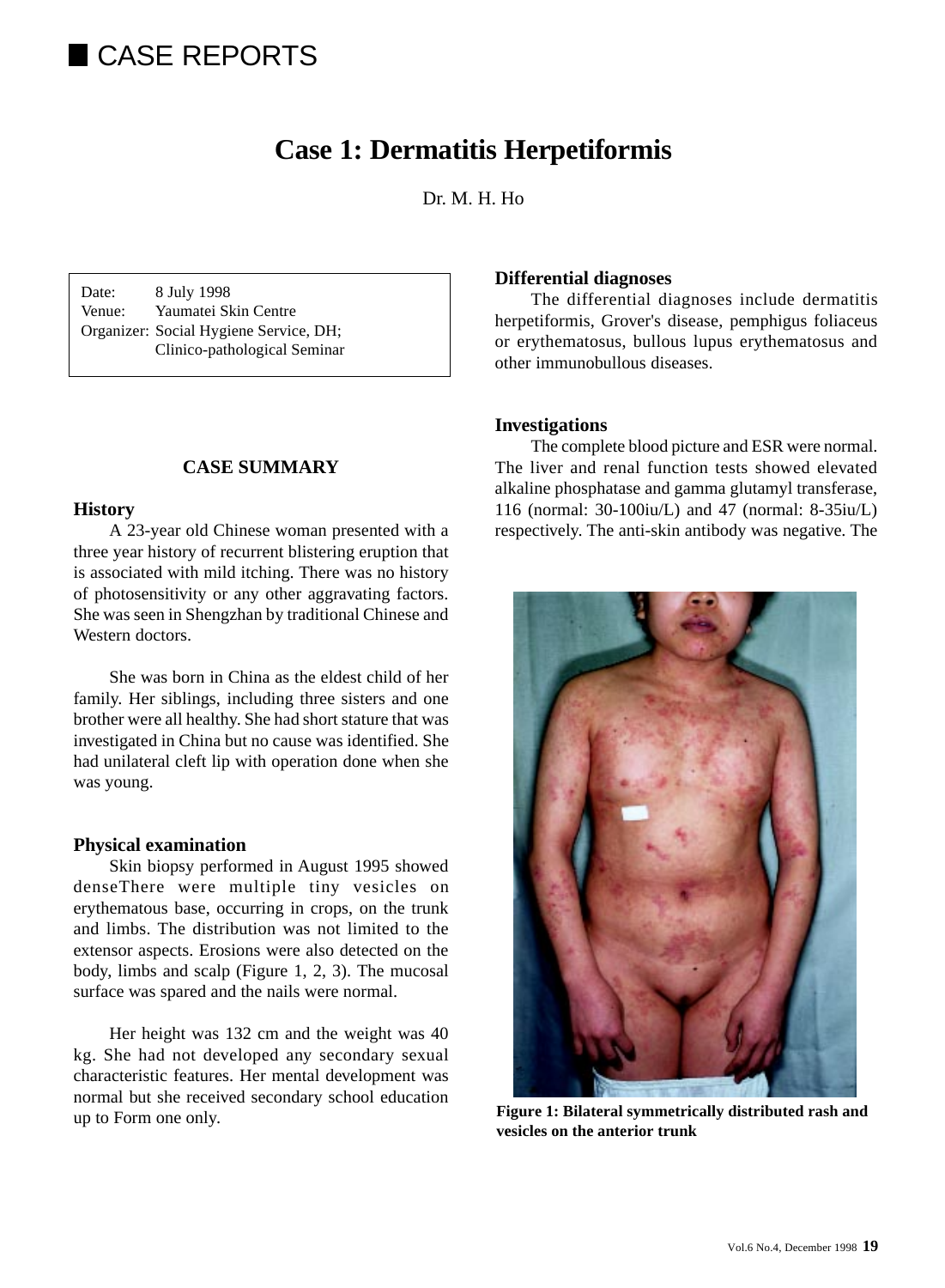



**Figure 2: Rash and vesicles on the back Figure 3: A close up view of the vesicular eruption on the side of the neck**

other auto-immune markers (ANF, anti-ENA) were normal and complement levels were within normal limits. The immunoglobulin pattern showed elevated IgA 504 (normal: 90-450mg/dl). Anti-reticulin antibody and anti-endomysial antibody assay were arranged and the results were pending. Glucose 6 phosphate dehydrogenase level was normal and Hepatitis B surface antigen was negative. Mid-stream urine examination was normal.

Hormonal assays for her short stature were done. The thyroid function test revealed hypothyroidism with decreased free thyroxine 8.4 iu/L (normal: 9.1-23.8iu/ L) and increased thyroid stimulating hormone 14.48 iu/L (normal: 0.4-3.2iu/L) levels. Other test results (growth hormone, spot cortisol, luteinizing hormone/ follicle stimulating hormone, estrogen / testosterone) were pending.

## **Skin biopsy**

The first biopsy was performed on the right forearm. It showed marked spongiosis and necrosis of keratinocytes forming a subepidermal bulla. The dermis was edematous with moderate amount of eosinophils,

neutrophils and mononuclear inflammatory cells. IMF showed focal IgM deposits at the dermo-epidermal junction, C3 and fibrinogen within the bullous cavity. The impression was that of a subepidermal bullous disease.

The second biopsy was taken from fresh blister lesion on the neck. There were patchy focal accumulation of neutrophils and scanty eosinophils with fibrin at the dermal papillary tips. Microabscesses were seen at some of the dermal papillae. Multiloculated blisters containing fibrin were present in other areas. The epidermis was spongiotic in some areas. A few neutrophils, scanty eosinophils and a moderate number of mononuclear inflammatory cells infiltrated around blood vessels and skin appendages. IMF demonstrated focal granular deposit of IgA at dermal papillae. The findings were compatible with **dermatitis herpetiformis.**

#### **Management**

She was given dapsone 100mg and thyroxine 0.05mg daily. In addition she was referred to the gastrointestinal physician for exclusion of gluten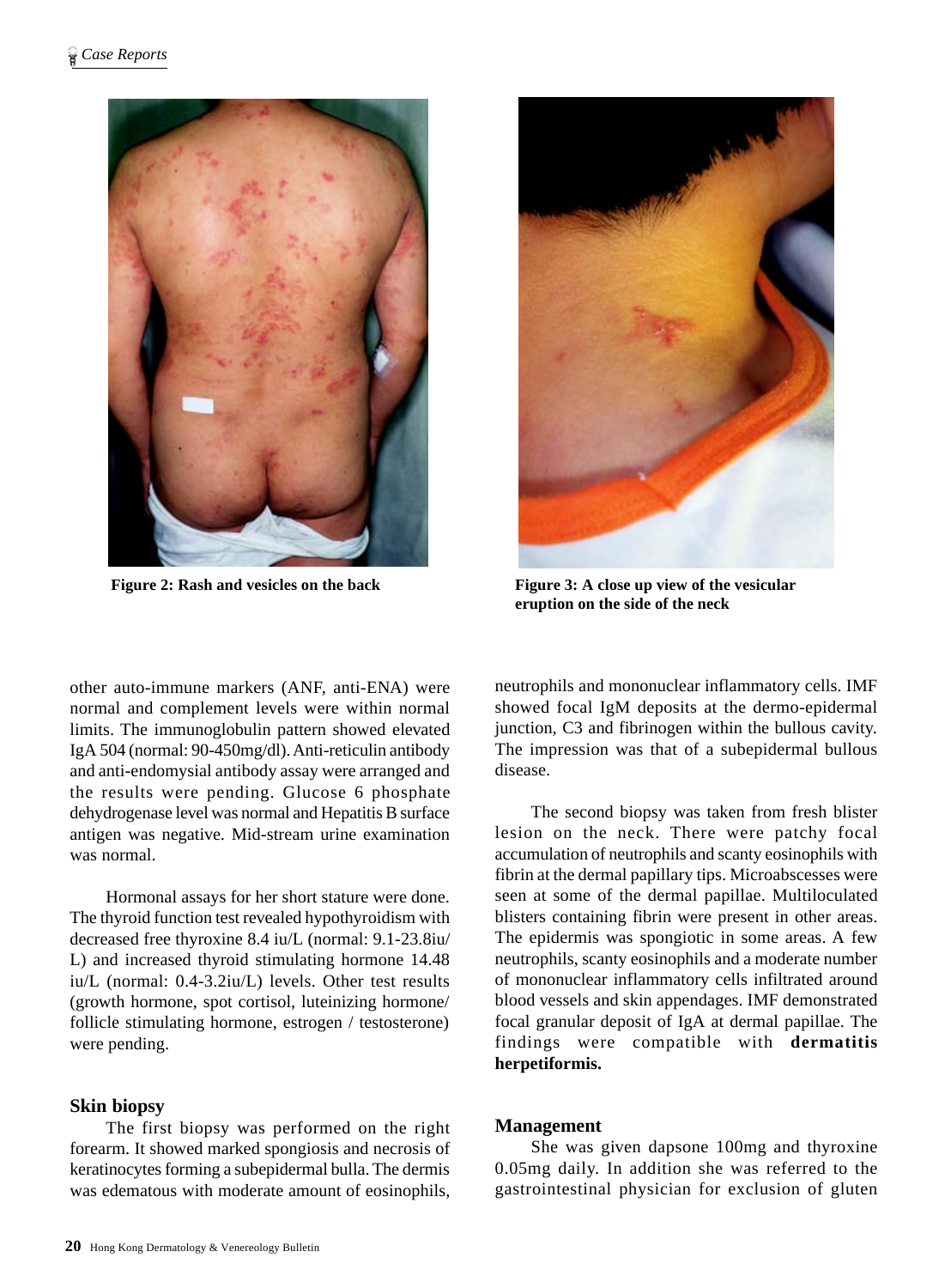sensitive enteropathy, and to the dietitian for gluten free diet. She was also referred to the endocrinologist for investigation of short stature and primary amenorrhoea.

All lesions resolved and there was no new eruption after dapsone treatment.

## **REVIEW ON DERMATITIS HERPETIFORMIS (DH) 1**

DH is an uncommon dermatosis characterised by itchy, chronic, papulovesicular eruption distributed on extensor surfaces symmetrically. It is associated with gluten sensitive enteropathy (GSE) which can be asymptomatic. The first DH associated GSE was reported in 1966. This condition was rarely reported in Chinese. A large-scale survey in Singapore revealed only eight patients in the 2.5 million population who were diagnosed to have IgA dermatoses; three of them have granular Ig A deposit.2

#### **Clinical features1**

The age of onset is 20 - 40s but it can start at any age. Male is affected twice as common as female. Primary lesions take the form of erythematous papules, urticarial-like plaques or vesicles. It can be asymptomatic or cause severe burning and itching. The prodrome of localised stinging, burning, or itching sensation may occur 8-12 hours before the lesions appear. Herpetiform grouping is often present. Sometimes crusted lesions are present. They are symmetrically distributed over the extensor surfaces (buttock, knees, sacral area, elbows and shoulders), face and facial hair line, scalp and posterior nuchal area. Vesicles may be found on palms and are sometimes haemorrhagic.

#### **Investigations**

## *Histology1*

In early non-vesicular skin lesions, histology is characterised by neutrophilic micorabscesses in dermal papillae. There are neutrophilic fragments and eosinophils. Papillary dermis is separated from the overlying epidermis. There is perivascular neutrophilic, eosinophilic and lymphohistiocytic infiltrate around upper and mid-dermal blood vessels.

The differential diagnoses include linear IgA disease, bullous lupus erythematosus, bullous pemphigoid and epidermolysis bullosa acquisita (neutrophil-rich form). In older lesions, there are subepidermal vesicles. The differential diagnoses include erythema multiforme, bullous pemphigoid and bullous drug eruption.

#### *Direct IMF*

The granular IgA deposits at dermal papillae is classical. IgA is unevenly distributed throughout the skin; being more dense near the active lesion.<sup>3</sup> The preferred biopsy site for immunopathologic diagnosis in DH is the normal appearing skin adjacent to an active lesion.3 IgA1 is the predominant subclass found.1 The IgA deposits are unaffected by drug treatment but decrease with adhesion to gluten free diet.

#### **Site of blister4**

It was thought that blistering occurred below lamina densa. Recent study using immunomapping technique instead of electron microscopy demonstrated that the cleavage took place above lamina densa within the lamina lucida. It has been proposed that neutrophils infiltrate dermal papilla and release lysosomal enzymes resulting in papillary edema. Further recruitment of neutrophils and release of enzymes cause enzymatic damage of the lower lamina lucida, leading to vesicle formation within the lower lamina lucida above lamina densa.

## **Cytokine5**

Various cytokines have been shown to be involved in the pathogenesis of DH. ELAM (endothelial leucocyte adhesion molecules) expression was increased in the deep dermis. Interleukin-8 was elevated in basal keratinocytes. Granulocyte Macrophage-Colony Stimulating Factor was raised in the dermo-epidermal junction. These cytokines promote neutrophilic activation and infiltration. GM-CSF stimulated expression of IgA-Fc receptors on polymorphs. They account for the neutrophilic infiltration and activation, enzymes release and vesicles formation.

#### **Indirect IMF6,7**

The anti-gliadin antibodies are non-specific. The IgG anti-gliadin antibody is present in pemphigus, while IgA anti-gliadin antibody can be found in pemphigoid.